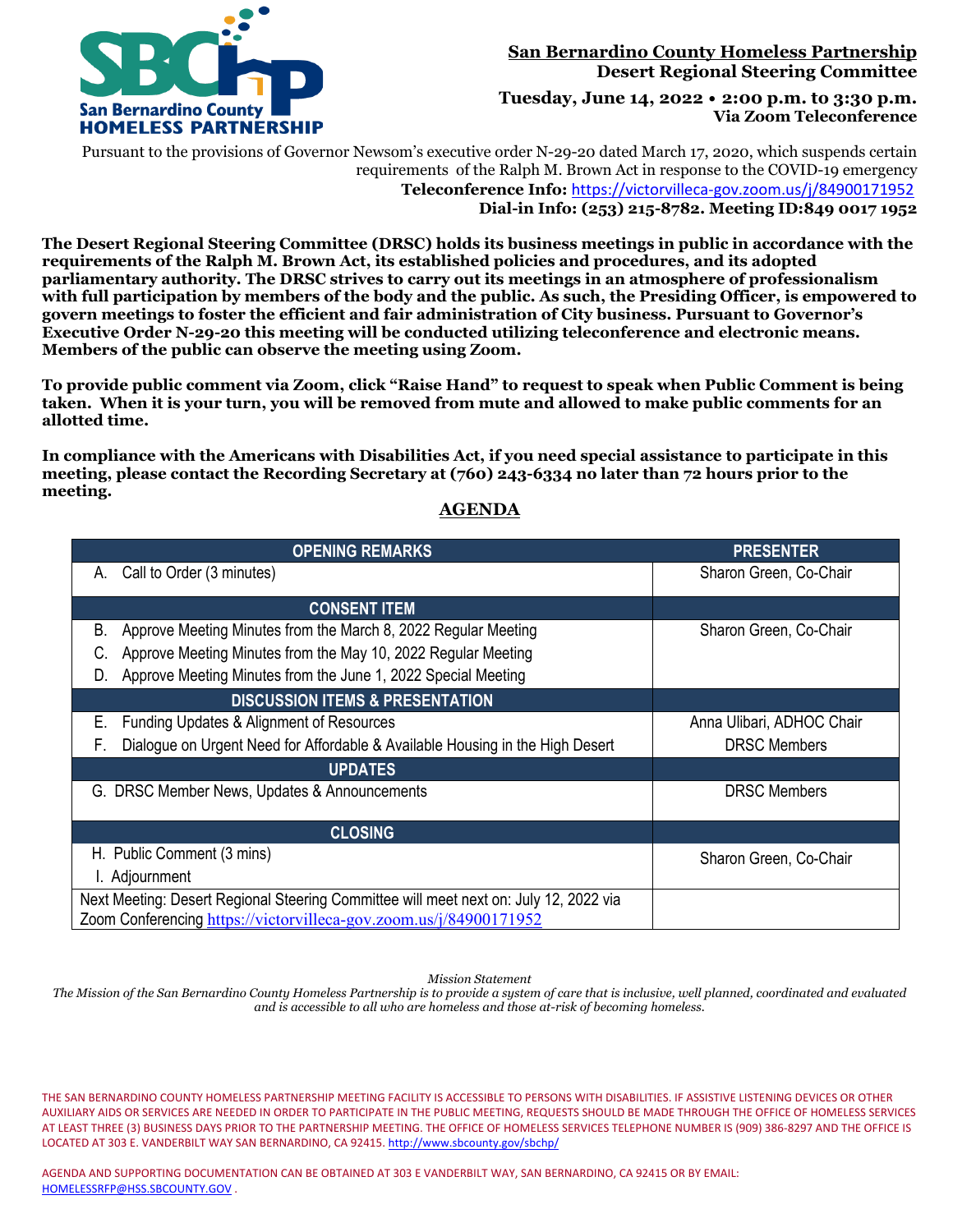# **Minutes for San Bernardino County Office of Homeless Services Desert Regional Steering Committee Meeting**

March 8, 2022 2:00 P.M. – 3:30 P.M. Victorville City Hall (Meeting held via Zoom) 14343 Civic Dr., Victorville, CA 92392

**Minutes recorded and transcribed by Heather Barber, Executive Assistant to the Deputy City Manager, City of Victorville, City Manager Department.**

|                          | <b>OPENING REMARKS</b>                              | <b>PRESENTER</b>                         |                                                            | <b>ACTION / OUTCOME</b>                                                                                                                                                                                                                                                                      |
|--------------------------|-----------------------------------------------------|------------------------------------------|------------------------------------------------------------|----------------------------------------------------------------------------------------------------------------------------------------------------------------------------------------------------------------------------------------------------------------------------------------------|
| А.                       | Call to Order (3 minutes)                           | Sophie Smith, Co-<br>Chair               | ٠                                                          | Meeting was called to order at 2:30 pm.                                                                                                                                                                                                                                                      |
|                          | <b>CONSENT ITEM</b>                                 |                                          |                                                            |                                                                                                                                                                                                                                                                                              |
|                          | B. Approval of Minutes                              | Sophie Smith, Co-<br>Chair               |                                                            | Motion to approve meeting minutes from January 11, 2022, Regular Meeting. Jimmy Waldron made a<br>motion to approve the set of minutes. Sophie Smith made the 2 <sup>nd</sup> motion. Vote was taken. Motion passed<br>unanimously.                                                          |
|                          | <b>DISCUSSION</b>                                   |                                          |                                                            |                                                                                                                                                                                                                                                                                              |
|                          | C. Introduce New DRSC<br><b>Members</b>             | Cassandra Searcy,<br>City of Victorville |                                                            | Ms. Cassandra Searcy introduced new members to DRSC. Erica Phillips, Community Health Manager<br>with Providence St. Mary's was introduced as a new member to DRSC. Silvia Urenda, Housing<br>Community Development Specialist, Town of Apple Valley was introduced as a new member to DRSC. |
| <b>PARTNER SPOTLIGHT</b> |                                                     |                                          |                                                            |                                                                                                                                                                                                                                                                                              |
| D.                       | County of San Bernardino Homeless<br>Strategic Plan | Paul Fournier                            | п                                                          | Mr. Paul Fournier gave a presentation about the Development of a Homeless Strategic Plan.                                                                                                                                                                                                    |
| <b>UPDATES</b>           |                                                     |                                          |                                                            |                                                                                                                                                                                                                                                                                              |
| Е.                       | DRSC Member News, Updates &<br>Announcements        | <b>DRSC Members</b><br>п                 |                                                            | Mr. Jimmy Waldron, High Desert Homeless, gave an update.                                                                                                                                                                                                                                     |
|                          |                                                     |                                          |                                                            | Ms. Christina Rudsell, City of Barstow, gave an update.                                                                                                                                                                                                                                      |
|                          |                                                     |                                          | Ms. Cassandra Searcy, City of Victorville, gave an update. |                                                                                                                                                                                                                                                                                              |
|                          |                                                     |                                          |                                                            | Ms. Dawn Quigg, Victor Valley Rescue Mission, gave an update.                                                                                                                                                                                                                                |
|                          |                                                     |                                          |                                                            | Erica Phillips, Providence St. Mary's, gave an update.                                                                                                                                                                                                                                       |
|                          | <b>CLOSING</b>                                      |                                          |                                                            |                                                                                                                                                                                                                                                                                              |
| F.                       | Public Comment (3 minutes)<br>G. Adjournment        | Sophie Smith, Co-<br>Chair               | ٠                                                          | No public comments provided<br>Being no further business to discuss, meeting was adjourned at 3:23 pm.                                                                                                                                                                                       |
|                          |                                                     |                                          |                                                            |                                                                                                                                                                                                                                                                                              |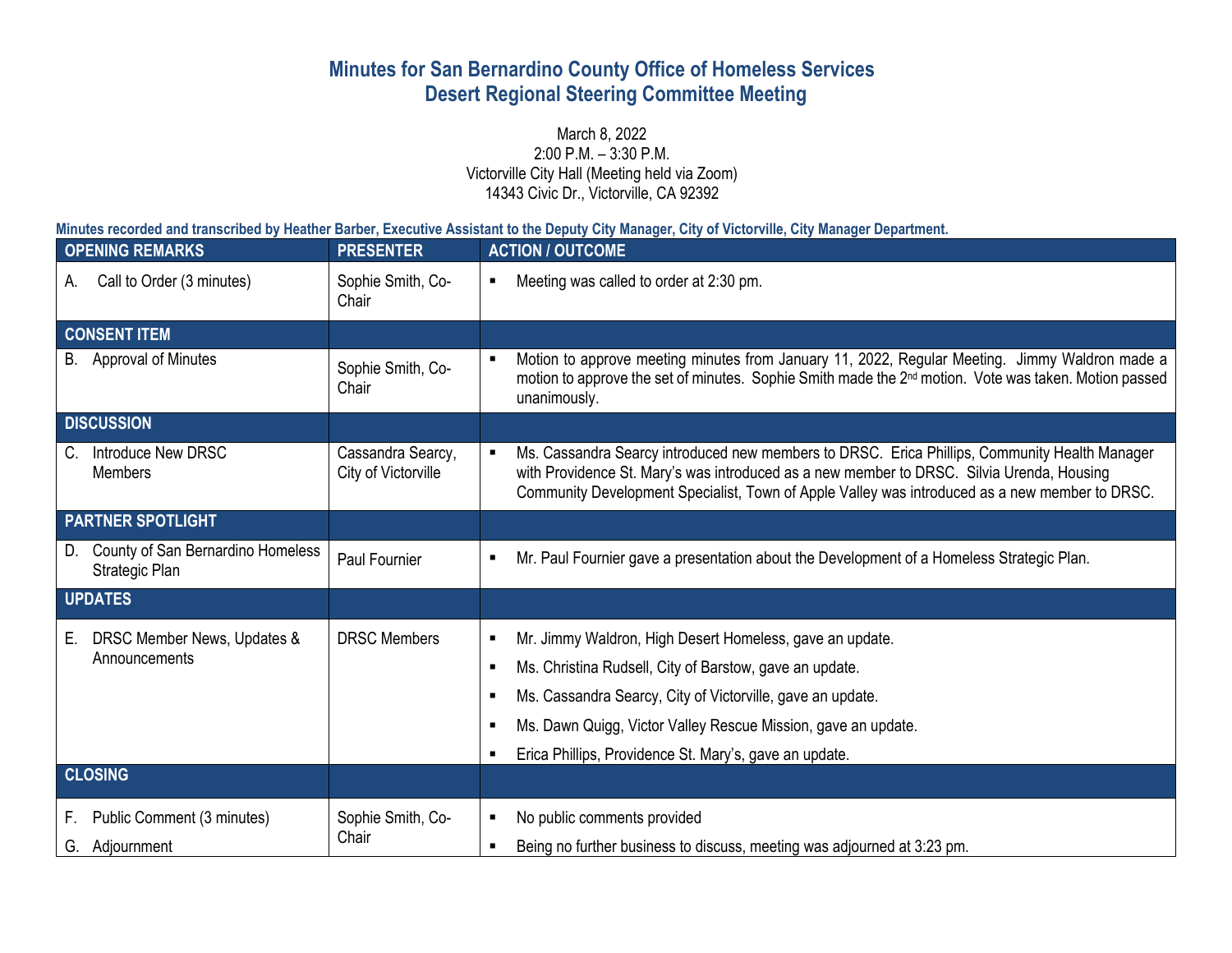#### **Voting Members in Attendance:**

City of Barstow, Christina Rudsell Town of Apple Valley, Silvia Urenda Providence St. Mary's, Erica Phillips City of Victorville, Sophie Smith City of Hesperia, Rachel Molina Victor Valley Rescue Mission, Dawn Quigg High Desert Homeless, Jimmy Waldron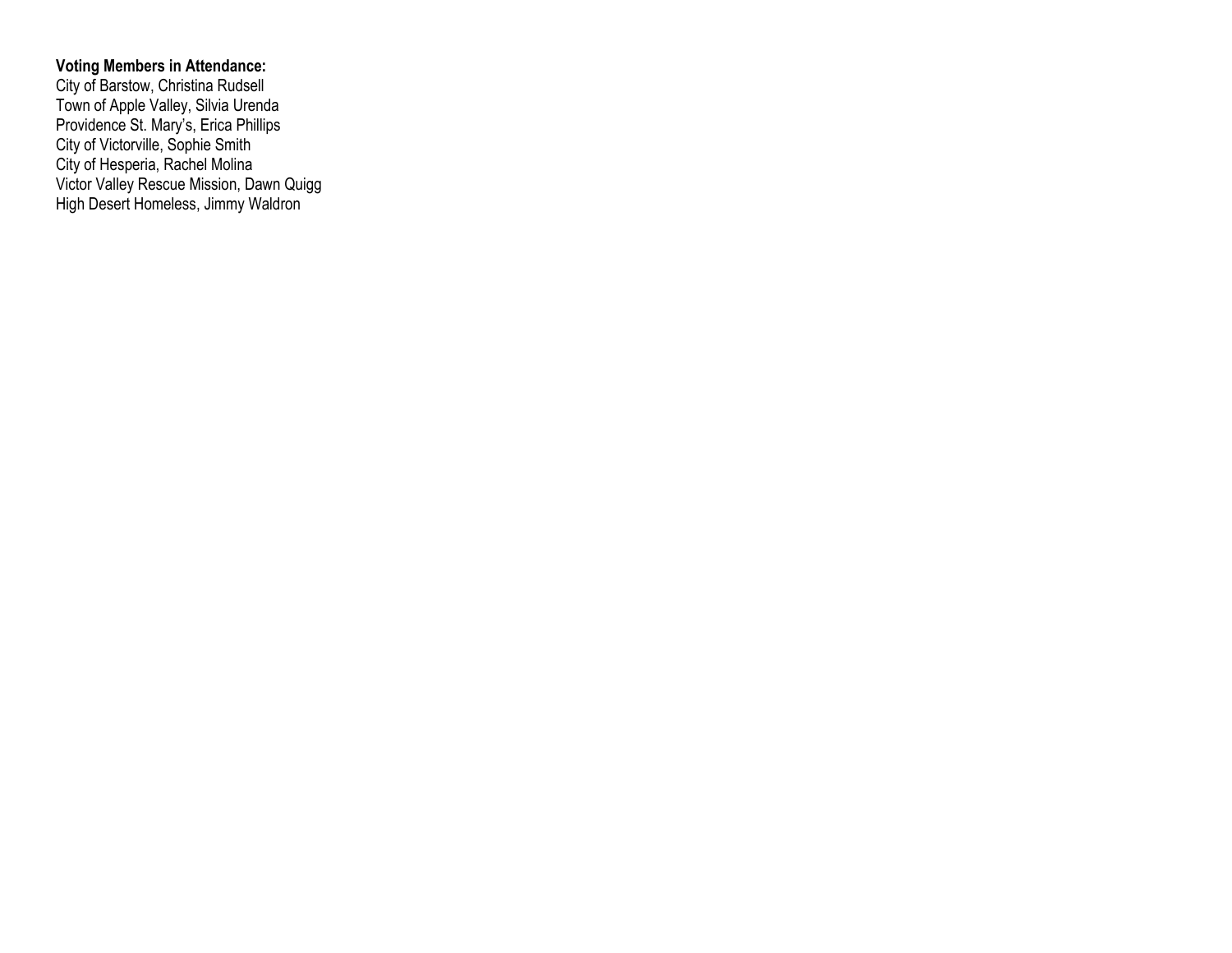# **Minutes for San Bernardino County Office of Homeless Services Desert Regional Steering Committee Meeting**

May 10, 2022 2:00 P.M. – 3:30 P.M. Victorville City Hall (Meeting held via Zoom) 14343 Civic Dr., Victorville, CA 92392

**Minutes recorded and transcribed by Heather Barber, Executive Assistant to the Deputy City Manager, City of Victorville, City Manager Department.**

|                          | <b>OPENING REMARKS</b>                               | <b>PRESENTER</b>                            | <b>ACTION / OUTCOME</b> |                                                                                                                                                                                                                                                                                                                                                                                              |
|--------------------------|------------------------------------------------------|---------------------------------------------|-------------------------|----------------------------------------------------------------------------------------------------------------------------------------------------------------------------------------------------------------------------------------------------------------------------------------------------------------------------------------------------------------------------------------------|
| А.                       | Call to Order (3 minutes)                            | Sharon Green, Co-<br>Chair                  | ٠                       | Meeting was called to order at 2:00 pm.                                                                                                                                                                                                                                                                                                                                                      |
| <b>CONSENT ITEM</b>      |                                                      |                                             |                         |                                                                                                                                                                                                                                                                                                                                                                                              |
|                          | B. Approval of Minutes                               | Sharon Green, Co-<br>Chair                  | $\blacksquare$          | Quorum was not met as only 5 voting members were present for the meeting.                                                                                                                                                                                                                                                                                                                    |
| <b>DISCUSSION</b>        |                                                      |                                             |                         |                                                                                                                                                                                                                                                                                                                                                                                              |
| C.                       | Introduce New DRSC<br><b>Members</b>                 | Cassandra Searcy,<br>City of Victorville    |                         | No new members to introduce at this time.                                                                                                                                                                                                                                                                                                                                                    |
| <b>PARTNER SPOTLIGHT</b> |                                                      |                                             |                         |                                                                                                                                                                                                                                                                                                                                                                                              |
| D.                       | Housing Authority of the County of<br>San Bernardino | Rishad Miltha,<br>Director of<br>Operations |                         | Mr. Rishad Miltha gave a presentation for the Housing Authority of the County of San Bernardino.                                                                                                                                                                                                                                                                                             |
| <b>UPDATES</b>           |                                                      |                                             |                         |                                                                                                                                                                                                                                                                                                                                                                                              |
| Е.                       | DRSC Member News, Updates &<br>Announcements         | <b>DRSC Members</b>                         | п                       | Mr. Jimmy Waldron, High Desert Homeless, gave an update.<br>Mr. Darryl Evey, Family Assistance Program, gave an update.<br>Ms. Cassandra Searcy, City of Victorville, gave an update.<br>Ms. Dawn Quigg, Victor Valley Rescue Mission, gave an update.<br>Ms. Stevevonna Evans, City of Adelanto, gave an update.<br>Ms. Sharon Green, Victor Valley Family Resource Center, gave an update. |
| <b>CLOSING</b>           |                                                      |                                             |                         |                                                                                                                                                                                                                                                                                                                                                                                              |
| F.<br>G.                 | Public Comment (3 minutes)<br>Adjournment            | Sharon Green, Co-<br>Chair                  | $\blacksquare$          | No public comments provided<br>Being no further business to discuss, meeting was adjourned at 3:10 pm.                                                                                                                                                                                                                                                                                       |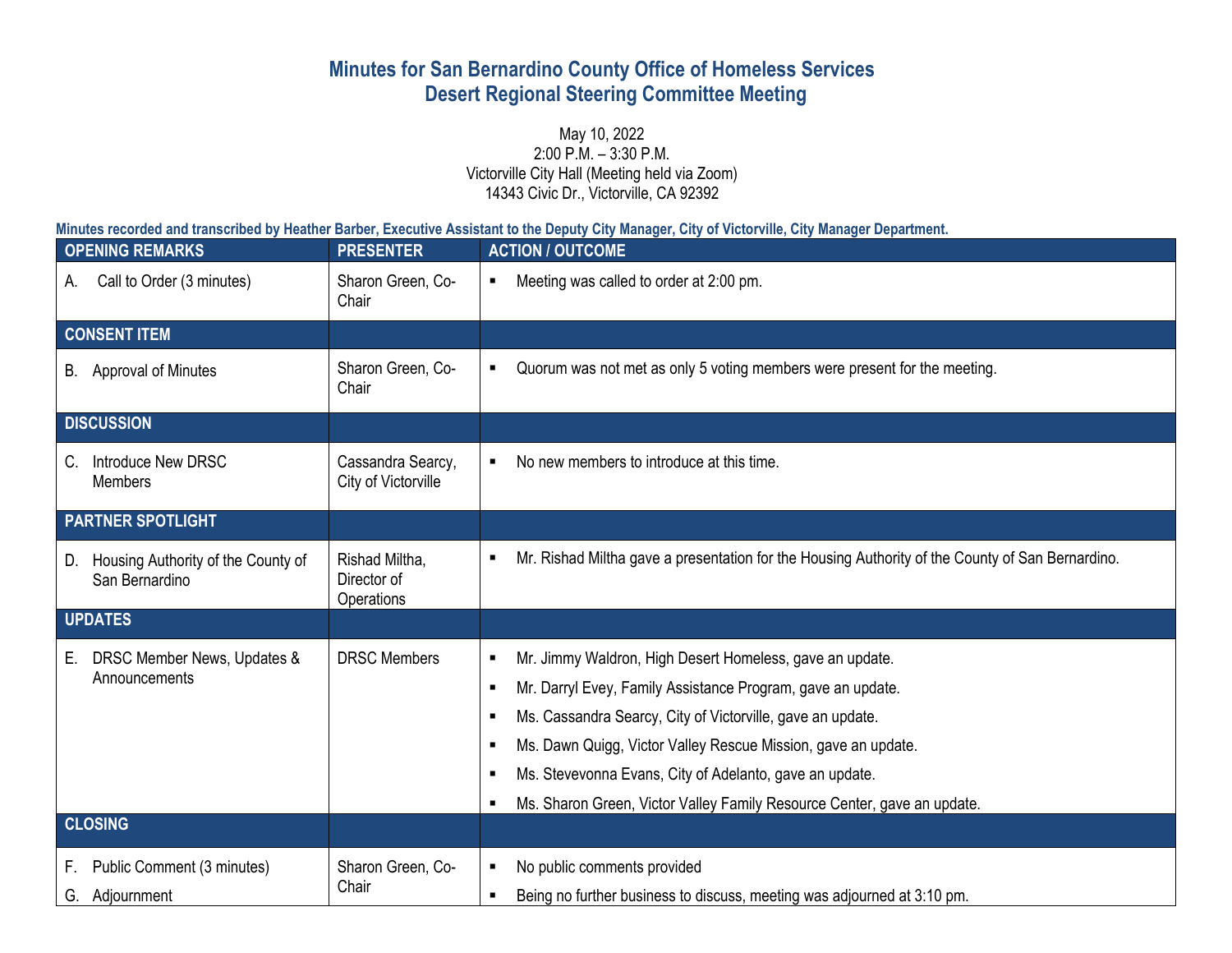#### **Voting Members in Attendance:**

Stevevonna Evans, City of Adelanto Darryl Evey, Family Assistance Program Dawn Quigg, Victor Valley Rescue Mission Sharon Green, Victor Valley Family Resource Center Jimmy Waldron, High Desert Homeless